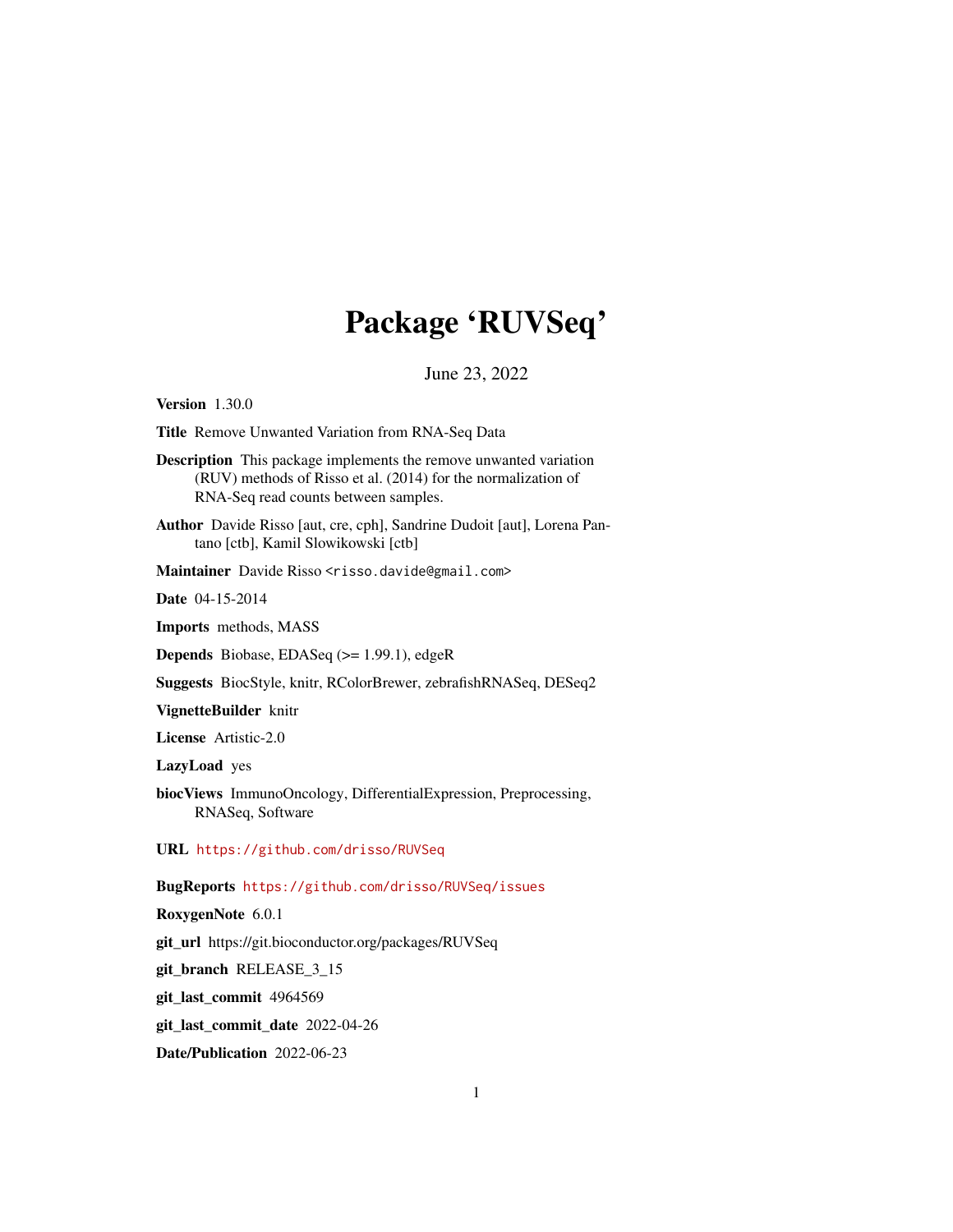### <span id="page-1-0"></span>R topics documented:

| Index |  |  |  |  |  |  |  |  |  |  |  |  |  |  |  |
|-------|--|--|--|--|--|--|--|--|--|--|--|--|--|--|--|

RUVSeq-package *Remove Unwanted Variation from RNA-Seq Data*

#### Description

This package implements the remove unwanted variation (RUV) methods of Risso et al. (2014) for the normalization of RNA-Seq read counts between samples.

#### Details

| Package: | <b>RUVSeq</b> |
|----------|---------------|
| Type:    | Package       |
| Version: | 0.99.1        |
| Date:    | 2014-04-15    |
| License: | Artistic-2.0  |

The [RUVg](#page-4-1) function implements the RUVg normalization procedure of Risso et al. (2014), by using control genes to remove unwanted variation from the RNA-Seq read counts.

See also [RUVr](#page-6-1) and [RUVs](#page-8-1) for the "residual" and "sample" methods, based, respectively, on residuals (e.g., deviance residuals from a first-pass GLM regression of the unnormalized counts on the covariates of interest) and replicate/negative control samples for which the covariates of interest are constant.

#### Author(s)

Davide Risso and Sandrine Dudoit

Maintainer: Davide Risso <<risso.davide@gmail.com>>

#### References

D. Risso, J. Ngai, T. P. Speed, and S. Dudoit. Normalization of RNA-seq data using factor analysis of control genes or samples. *Nature Biotechnology*, 2014. (In press).

D. Risso, J. Ngai, T. P. Speed, and S. Dudoit. The role of spike-in standards in the normalization of RNA-Seq. In D. Nettleton and S. Datta, editors, *Statistical Analysis of Next Generation Sequence Data*. Springer, 2014. (In press).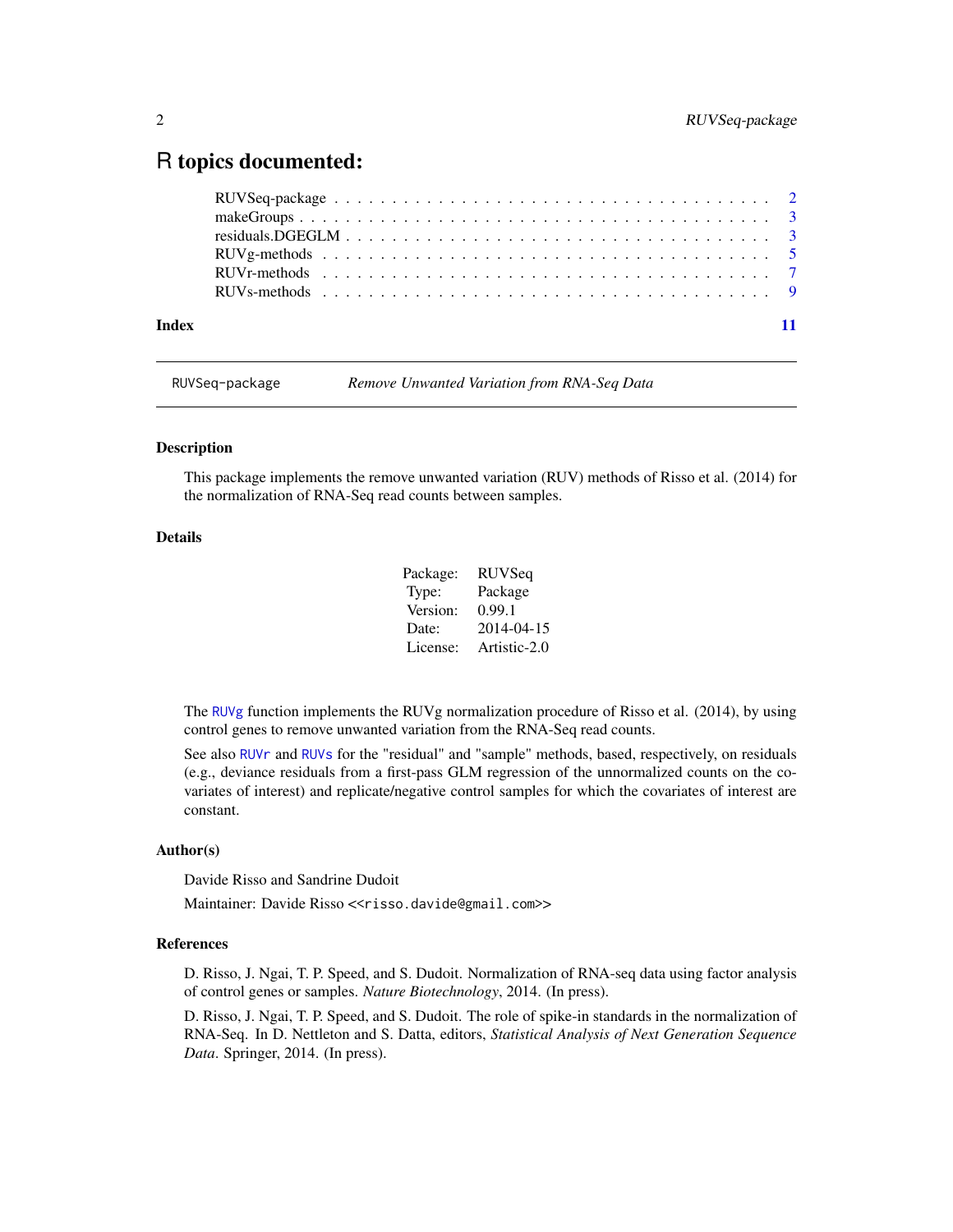#### <span id="page-2-0"></span>makeGroups 3

#### See Also

[RUVg](#page-4-1), [RUVr](#page-6-1), [RUVs](#page-8-1)

makeGroups *Make a matrix suitable for use with RUVSeq methods such as* [RUVs](#page-8-1)*.*

#### Description

Each row in the returned matrix corresponds to a set of replicate samples. The number of columns is the size of the largest set of replicates; rows for smaller sets are padded with -1 values.

#### Usage

makeGroups(xs)

#### Arguments

xs A vector indicating membership in a group.

#### Author(s)

Kamil Slowikowski

#### See Also

[RUVs](#page-8-1)

#### Examples

makeGroups(c("A","B","B","C","C","D","D","D","A"))

| residuals.DGEGLM | Deviance and Pearson Residuals for the Negative Binomial Model of |
|------------------|-------------------------------------------------------------------|
|                  | edgeR                                                             |

#### Description

This function implements the [residuals](#page-0-0) method for the [edgeR](#page-0-0) function [glmFit](#page-0-0).

#### Usage

```
## S3 method for class 'DGEGLM'
residuals(object, type = c("deviance", "pearson"), ...)
```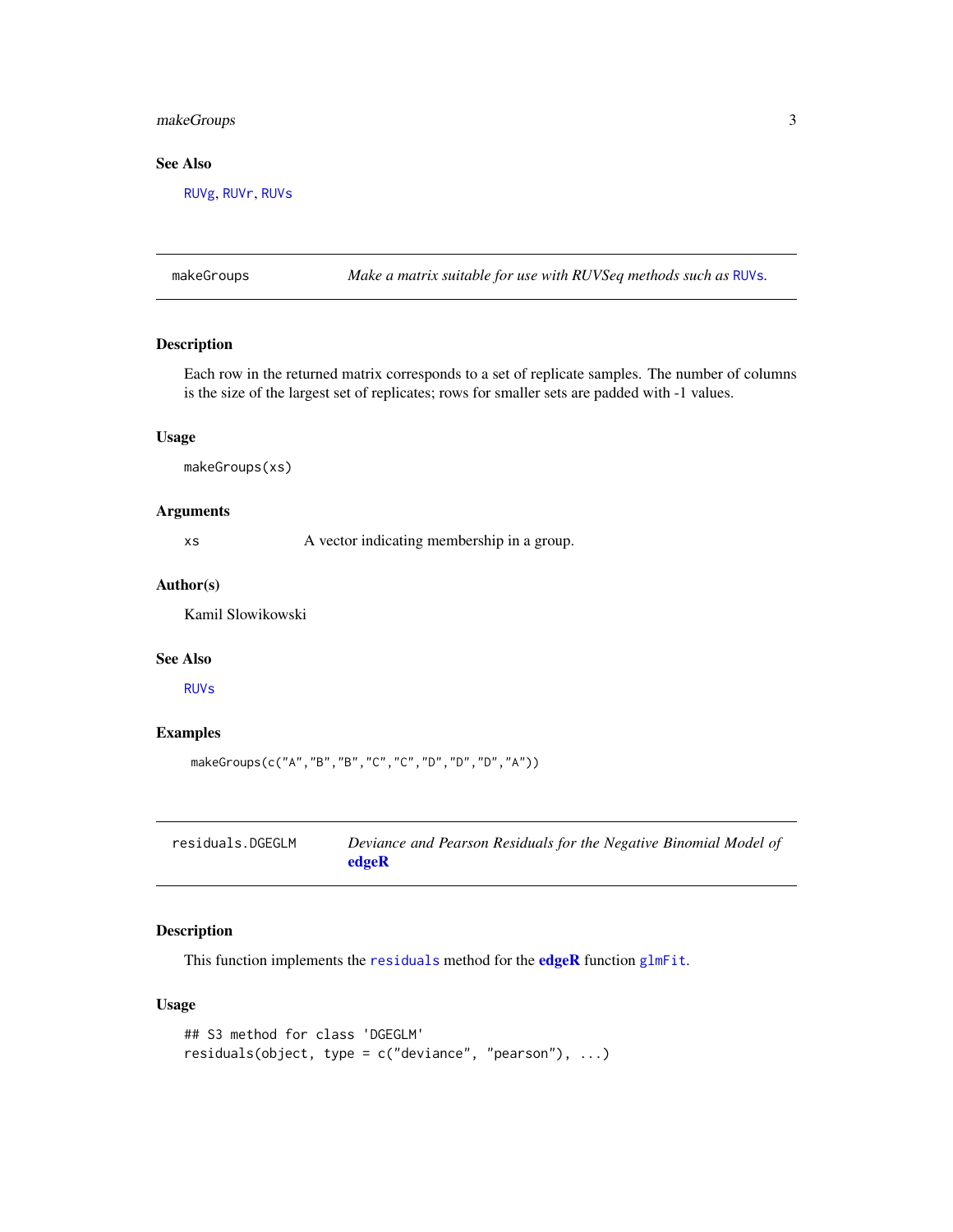#### <span id="page-3-0"></span>**Arguments**

| obiect                  | An object of class DGEGLM as created by the glmFit function of edgeR. |
|-------------------------|-----------------------------------------------------------------------|
| type                    | Compute deviance or Pearson residuals.                                |
| $\cdot$ $\cdot$ $\cdot$ | Additional arguments to be passed to the generic function.            |

#### Value

A genes-by-samples numeric matrix with the negative binomial residuals for each gene and sample.

#### Author(s)

Davide Risso

#### References

McCullagh P, Nelder J (1989). *Generalized Linear Models*. Chapman and Hall, New York.

Venables, W. N. and Ripley, B. D. (1999). *Modern Applied Statistics with S-PLUS*. Third Edition. Springer.

#### Examples

```
library(edgeR)
library(zebrafishRNASeq)
data(zfGenes)
## run on a subset genes for time reasons
## (real analyses should be performed on all genes)
genes <- rownames(zfGenes)[grep("^ENS", rownames(zfGenes))]
spikes <- rownames(zfGenes)[grep("^ERCC", rownames(zfGenes))]
set.seed(123)
idx <- c(sample(genes, 1000), spikes)
seq <- newSeqExpressionSet(as.matrix(zfGenes[idx,]))
x <- as.factor(rep(c("Ctl", "Trt"), each=3))
design <- model.matrix(~x)
y <- DGEList(counts=counts(seq), group=x)
y <- calcNormFactors(y, method="upperquartile")
y <- estimateGLMCommonDisp(y, design)
y <- estimateGLMTagwiseDisp(y, design)
fit <- glmFit(y, design)
res <- residuals(fit, type="deviance")
head(res)
```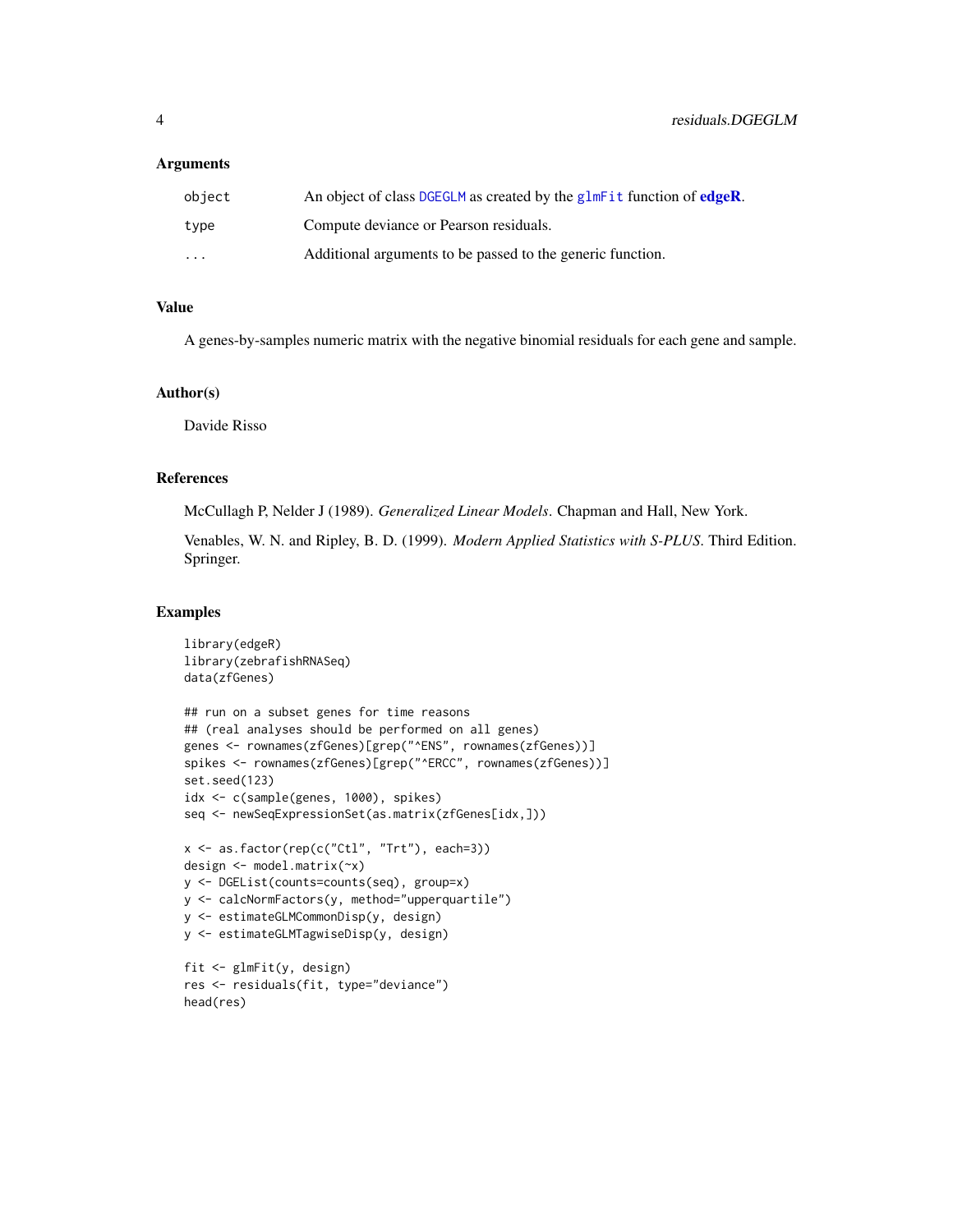<span id="page-4-0"></span>

#### <span id="page-4-1"></span>Description

This function implements the RUVg method of Risso et al. (2014).

#### Usage

RUVg(x, cIdx, k, drop=0, center=TRUE, round=TRUE, epsilon=1, tolerance=1e-8, isLog=FALSE)

#### **Arguments**

| X         | Either a genes-by-samples numeric matrix or a SeqExpressionSet object con-<br>taining the read counts.                                                                                                                                          |
|-----------|-------------------------------------------------------------------------------------------------------------------------------------------------------------------------------------------------------------------------------------------------|
| $c$ Idx   | A character, logical, or numeric vector indicating the subset of genes to be used<br>as negative controls in the estimation of the factors of unwanted variation.                                                                               |
| k         | The number of factors of unwanted variation to be estimated from the data.                                                                                                                                                                      |
| drop      | The number of singular values to drop in the estimation of the factors of un-<br>wanted variation. This number is usually zero, but might be set to one if the first<br>singular value captures the effect of interest. It must be less than k. |
| center    | If TRUE, the counts are centered, for each gene, to have mean zero across sam-<br>ples. This is important to ensure that the first singular value does not capture the<br>average gene expression.                                              |
| round     | If TRUE, the normalized measures are rounded to form pseudo-counts.                                                                                                                                                                             |
| epsilon   | A small constant (usually no larger than one) to be added to the counts prior to<br>the log transformation to avoid problems with $log(0)$ .                                                                                                    |
| tolerance | Tolerance in the selection of the number of positive singular values, i.e., a sin-<br>gular value must be larger than tolerance to be considered positive.                                                                                      |
| isLog     | Set to TRUE if the input matrix is already log-transformed.                                                                                                                                                                                     |

#### Details

The RUVg procedure performs factor analysis of the read counts based on a suitably-chosen subset of negative control genes known a priori not be differentially expressed (DE) between the samples under consideration.

Several types of controls can be used, including housekeeping genes, spike-in sequences (e.g., ERCC), or "in-silico" empirical controls (e.g., least significantly DE genes based on a DE analysis performed prior to RUV normalization).

Note that one can relax the negative control gene assumption by requiring instead the identification of a set of positive or negative controls, with a priori known expression fold-changes between samples. RUVg can then simply be applied to control-centered log counts, as detailed in the vignette.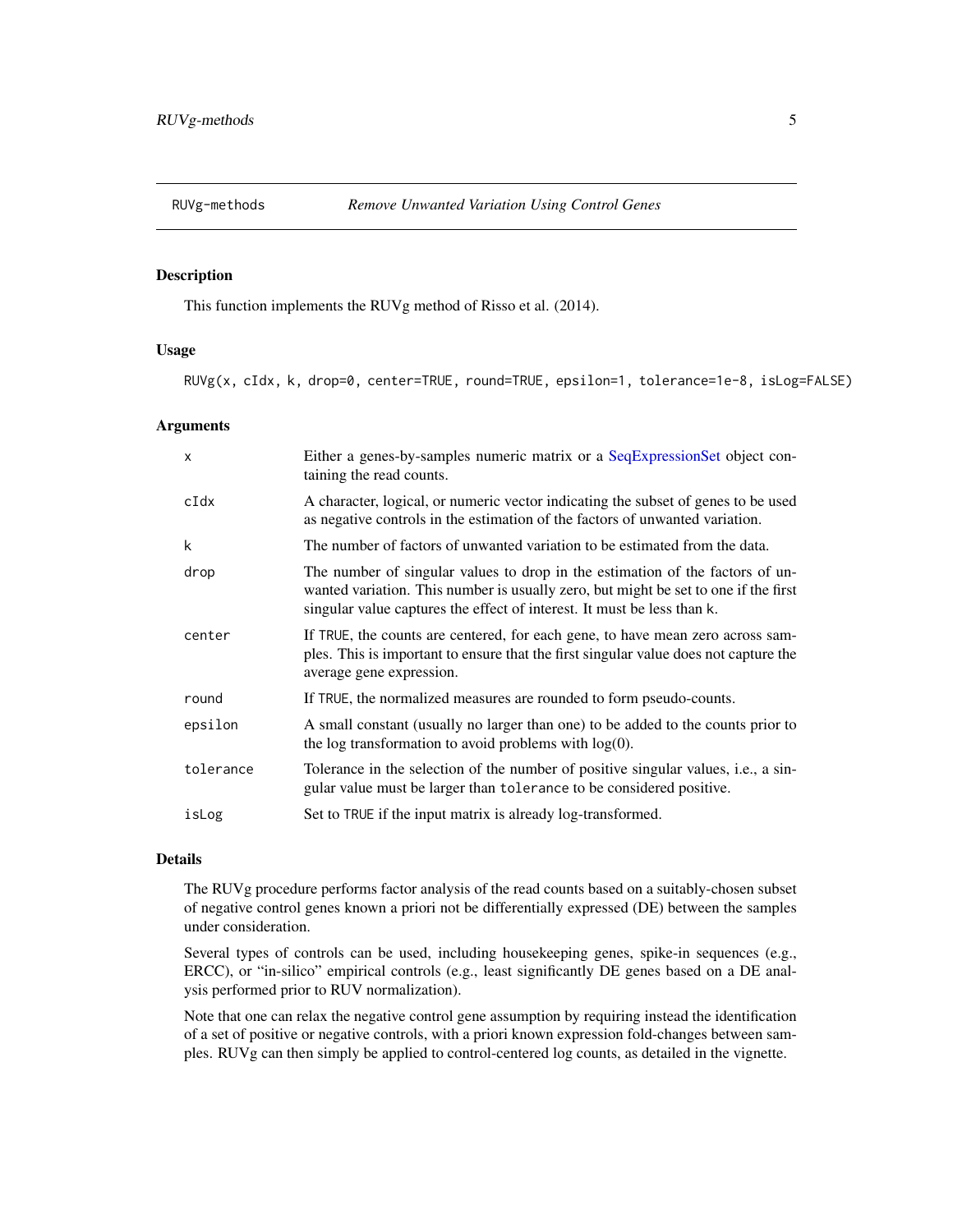#### <span id="page-5-0"></span>Methods

signature( $x = "matrix"$ ,  $cIdx = "ANY"$ ,  $k = "numeric"$ ) It returns a list with

- A samples-by-factors matrix with the estimated factors of unwanted variation (W).
- The genes-by-samples matrix of normalized expression measures (possibly rounded) obtained by removing the factors of unwanted variation from the original read counts (normalizedCounts).

signature(x = "SeqExpressionSet", cIdx = "character", k="numeric") It returns a [SeqEx](#page-0-0)[pressionSet](#page-0-0) with

- The normalized counts in the normalizedCounts slot.
- The estimated factors of unwanted variation as additional columns of the phenoData slot.

#### Author(s)

Davide Risso

#### References

D. Risso, J. Ngai, T. P. Speed, and S. Dudoit. Normalization of RNA-seq data using factor analysis of control genes or samples. *Nature Biotechnology*, 2014. (In press).

D. Risso, J. Ngai, T. P. Speed, and S. Dudoit. The role of spike-in standards in the normalization of RNA-Seq. In D. Nettleton and S. Datta, editors, *Statistical Analysis of Next Generation Sequence Data*. Springer, 2014. (In press).

#### See Also

[RUVr](#page-6-1), [RUVs](#page-8-1).

#### Examples

library(zebrafishRNASeq) data(zfGenes)

```
## run on a subset of genes for time reasons
## (real analyses should be performed on all genes)
genes <- rownames(zfGenes)[grep("^ENS", rownames(zfGenes))]
spikes <- rownames(zfGenes)[grep("^ERCC", rownames(zfGenes))]
set.seed(123)
idx <- c(sample(genes, 1000), spikes)
seq <- newSeqExpressionSet(as.matrix(zfGenes[idx,]))
```

```
# RUVg normalization
seqRUVg <- RUVg(seq, spikes, k=1)
```

```
pData(seqRUVg)
head(normCounts(seqRUVg))
```

```
plotRLE(seq, outline=FALSE, ylim=c(-3, 3))
plotRLE(seqRUVg, outline=FALSE, ylim=c(-3, 3))
```

```
barplot(as.matrix(pData(seqRUVg)), beside=TRUE)
```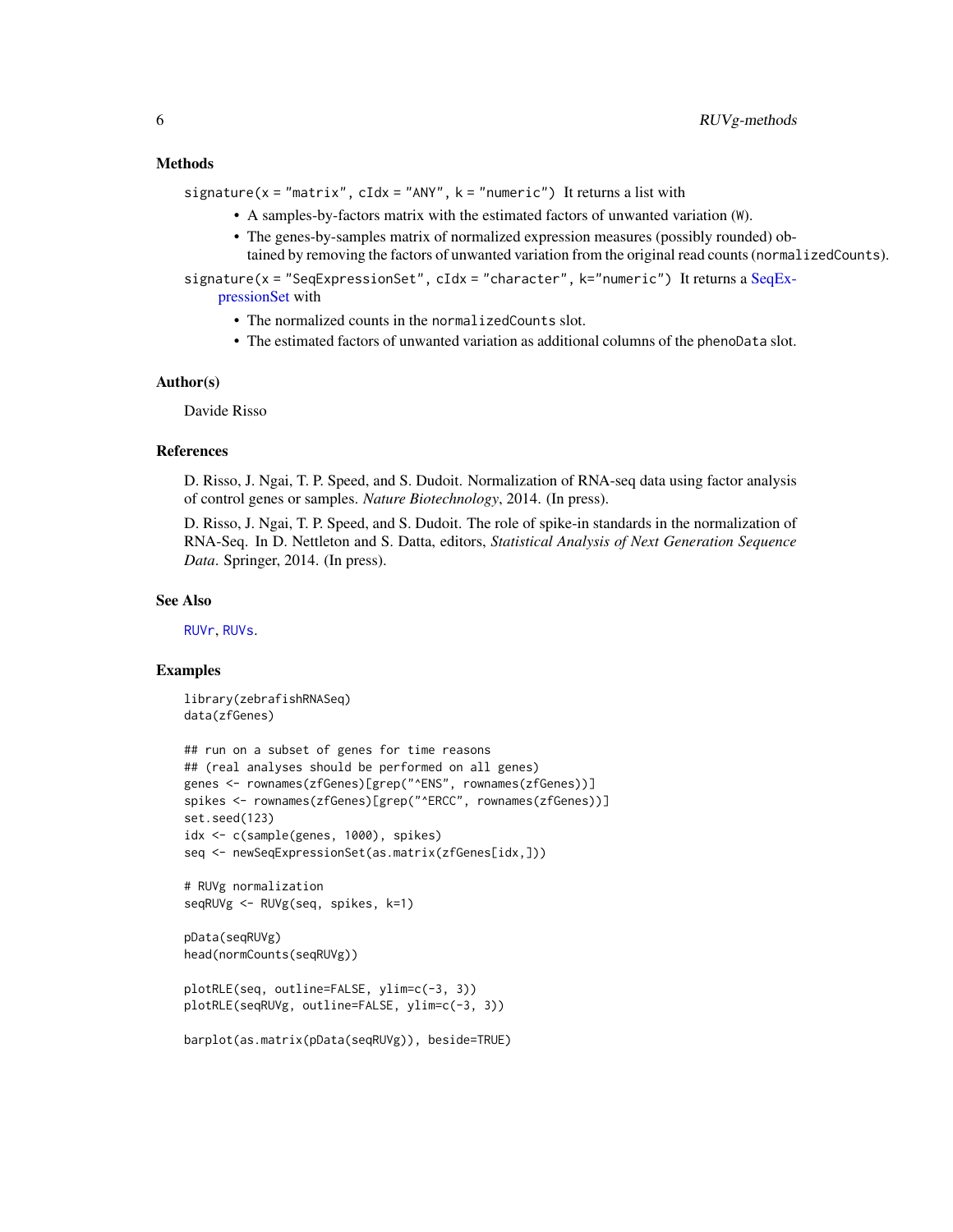<span id="page-6-0"></span>

#### <span id="page-6-1"></span>Description

This function implements the RUVr method of Risso et al. (2014).

#### Usage

RUVr(x, cIdx, k, residuals, center=TRUE, round=TRUE, epsilon=1, tolerance=1e-8, isLog=FALSE)

#### Arguments

| $\mathsf{x}$ | Either a genes-by-samples numeric matrix or a SeqExpressionSet object con-<br>taining the read counts.                                                                                                                           |
|--------------|----------------------------------------------------------------------------------------------------------------------------------------------------------------------------------------------------------------------------------|
| cIdx         | A character, logical, or numeric vector indicating the subset of genes to be used<br>as negative controls in the estimation of the factors of unwanted variation.                                                                |
| k            | The number of factors of unwanted variation to be estimated from the data.                                                                                                                                                       |
| residuals    | A genes-by-samples matrix of residuals obtained from a first-pass regression of<br>the counts on the covariates of interest, usually the negative binomial deviance<br>residuals obtained from $edge$ with the residuals method. |
| center       | If TRUE, the residuals are centered, for each gene, to have mean zero across<br>samples.                                                                                                                                         |
| round        | If TRUE, the normalized measures are rounded to form pseudo-counts.                                                                                                                                                              |
| epsilon      | A small constant (usually no larger than one) to be added to the counts prior to<br>the log transformation to avoid problems with $log(0)$ .                                                                                     |
| tolerance    | Tolerance in the selection of the number of positive singular values, i.e., a sin-<br>gular value must be larger than tolerance to be considered positive.                                                                       |
| isLog        | Set to TRUE if the input matrix is already log-transformed.                                                                                                                                                                      |

#### Details

The RUVr procedure performs factor analysis on residuals, such as deviance residuals from a firstpass GLM regression of the counts on the covariates of interest using [edgeR](#page-0-0). The counts may be either unnormalized or normalized with a method such as upper-quartile (UQ) normalization.

#### Methods

signature( $x = "matrix", cIdx = "ANY", k = "numeric", residuals = "matrix")$  It returns a list with

- A samples-by-factors matrix with the estimated factors of unwanted variation (W).
- The genes-by-samples matrix of normalized expression measures (possibly rounded) obtained by removing the factors of unwanted variation from the original read counts (normalizedCounts).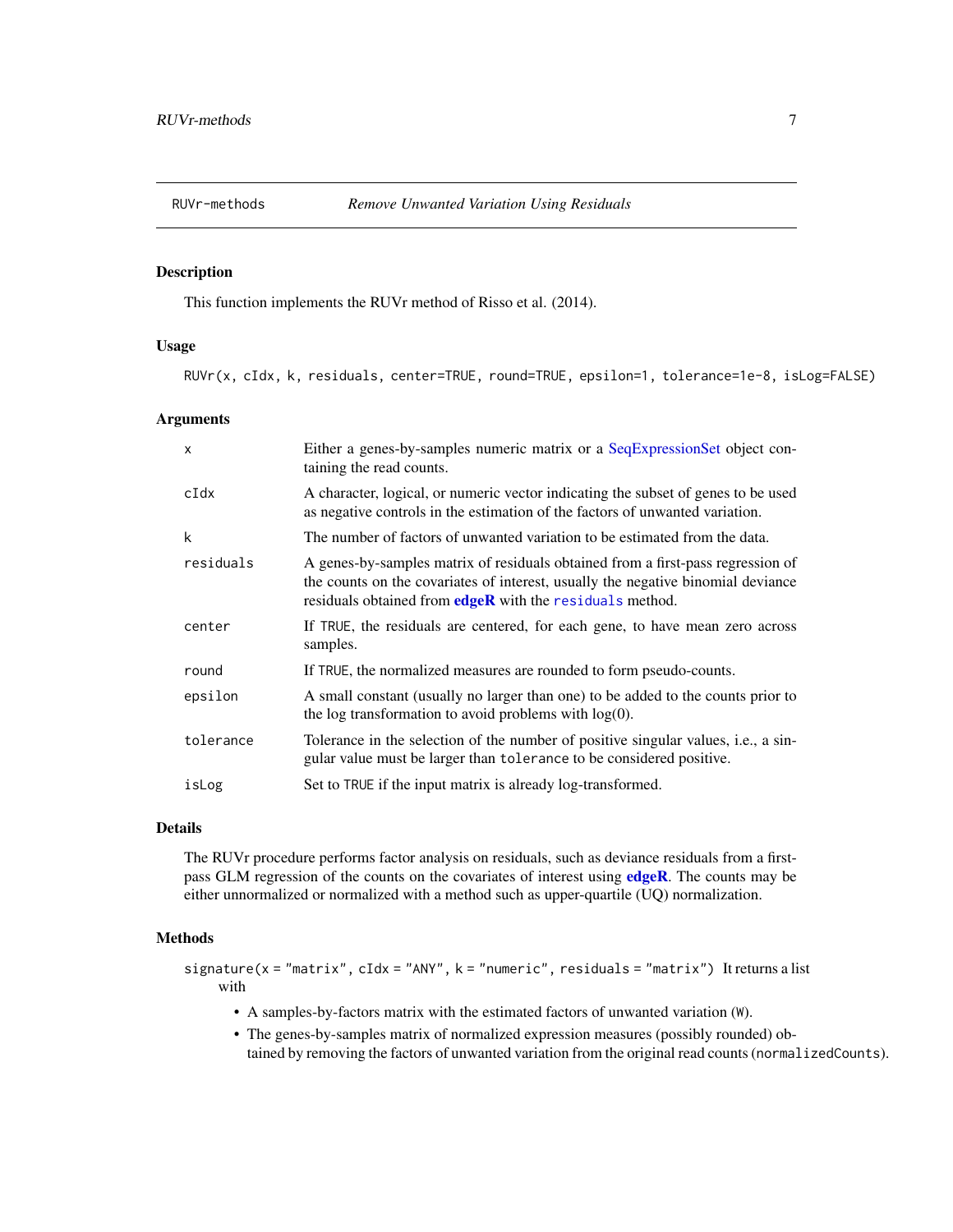```
signature(x = "SeqExpressionSet", cIdx = "character", k="numeric", residuals = "matrix")
    It returns a SeqExpressionSet with
```
- The normalized counts in the normalizedCounts slot.
- The estimated factors of unwanted variation as additional columns of the phenoData slot.

#### Author(s)

Davide Risso

#### References

D. Risso, J. Ngai, T. P. Speed, and S. Dudoit. Normalization of RNA-seq data using factor analysis of control genes or samples. *Nature Biotechnology*, 2014. (In press).

D. Risso, J. Ngai, T. P. Speed, and S. Dudoit. The role of spike-in standards in the normalization of RNA-Seq. In D. Nettleton and S. Datta, editors, *Statistical Analysis of Next Generation Sequence Data*. Springer, 2014. (In press).

#### See Also

[RUVg](#page-4-1), [RUVs](#page-8-1), [residuals](#page-0-0).

#### Examples

```
library(edgeR)
library(zebrafishRNASeq)
data(zfGenes)
## run on a subset of genes for time reasons
## (real analyses should be performed on all genes)
genes <- rownames(zfGenes)[grep("^ENS", rownames(zfGenes))]
spikes <- rownames(zfGenes)[grep("^ERCC", rownames(zfGenes))]
set.seed(123)
idx <- c(sample(genes, 1000), spikes)
seq <- newSeqExpressionSet(as.matrix(zfGenes[idx,]))
# Residuals from negative binomial GLM regression of UQ-normalized
# counts on covariates of interest, with edgeR
x <- as.factor(rep(c("Ctl", "Trt"), each=3))
design <- model.matrix(~x)
y <- DGEList(counts=counts(seq), group=x)
y <- calcNormFactors(y, method="upperquartile")
y <- estimateGLMCommonDisp(y, design)
y <- estimateGLMTagwiseDisp(y, design)
fit <- glmFit(y, design)
res <- residuals(fit, type="deviance")
# RUVr normalization (after UQ)
seqUQ <- betweenLaneNormalization(seq, which="upper")
controls <- rownames(seq)
seqRUVr <- RUVr(seqUQ, controls, k=1, res)
```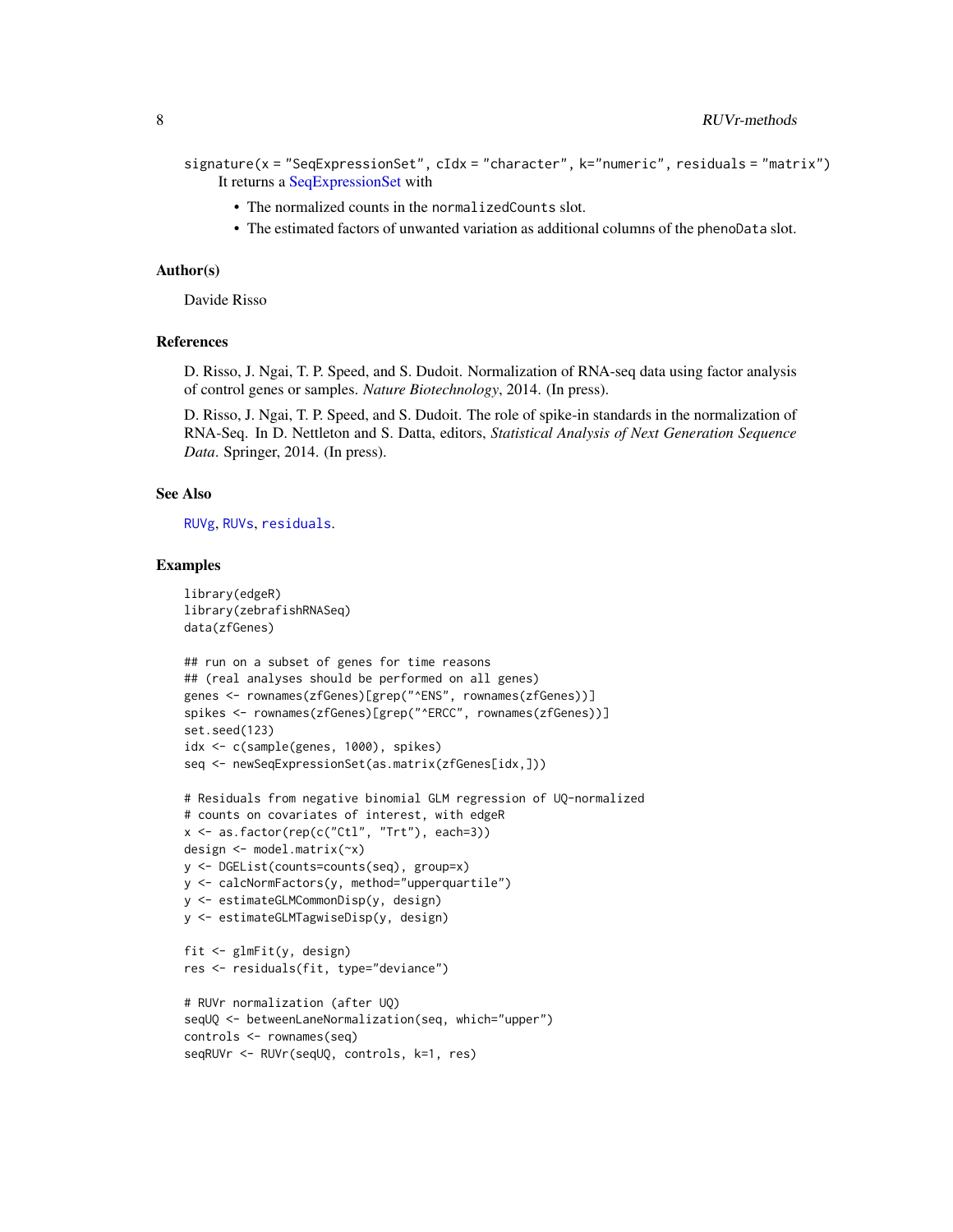#### <span id="page-8-0"></span>RUVs-methods 9

```
pData(seqRUVr)
head(normCounts(seqRUVr))
```

| RUVs-methods | Remove Unwanted Variation Using Replicate/Negative Control Sam- |
|--------------|-----------------------------------------------------------------|
|              | ples                                                            |

#### <span id="page-8-1"></span>Description

This function implements the RUVs method of Risso et al. (2014).

#### Usage

RUVs(x, cIdx, k, scIdx, round=TRUE, epsilon=1, tolerance=1e-8, isLog=FALSE)

#### Arguments

| $\mathsf{x}$ | Either a genes-by-samples numeric matrix or a SeqExpressionSet object con-<br>taining the read counts.                                                             |
|--------------|--------------------------------------------------------------------------------------------------------------------------------------------------------------------|
| $c$ Idx      | A character, logical, or numeric vector indicating the subset of genes to be used<br>as negative controls in the estimation of the factors of unwanted variation.  |
| $\mathsf{k}$ | The number of factors of unwanted variation to be estimated from the data.                                                                                         |
| scIdx        | A numeric matrix specifying the replicate samples for which to compute the<br>count differences used to estimate the factors of unwanted variation (see details).  |
| round        | If TRUE, the normalized measures are rounded to form pseudo-counts.                                                                                                |
| epsilon      | A small constant (usually no larger than one) to be added to the counts prior to<br>the log transformation to avoid problems with $log(0)$ .                       |
| tolerance    | Tolerance in the selection of the number of positive singular values, <i>i.e.</i> , a sin-<br>gular value must be larger than tolerance to be considered positive. |
| isLog        | Set to TRUE if the input matrix is already log-transformed.                                                                                                        |

#### Details

The RUVs procedure performs factor analysis on a matrix of count differences for replicate/negative control samples, for which the biological covariates of interest are constant.

Each row of scIdx should correspond to a set of replicate samples. The number of columns is the size of the largest set of replicates; rows for smaller sets are padded with -1 values.

For example, if the sets of replicate samples are  $(1,11,21)$ , $(2,3)$ , $(4,5)$ , $(6,7,8)$ , then scIdx should be

1 11 21

- 2 3 -1
- 4 5 -1
- 6 7 8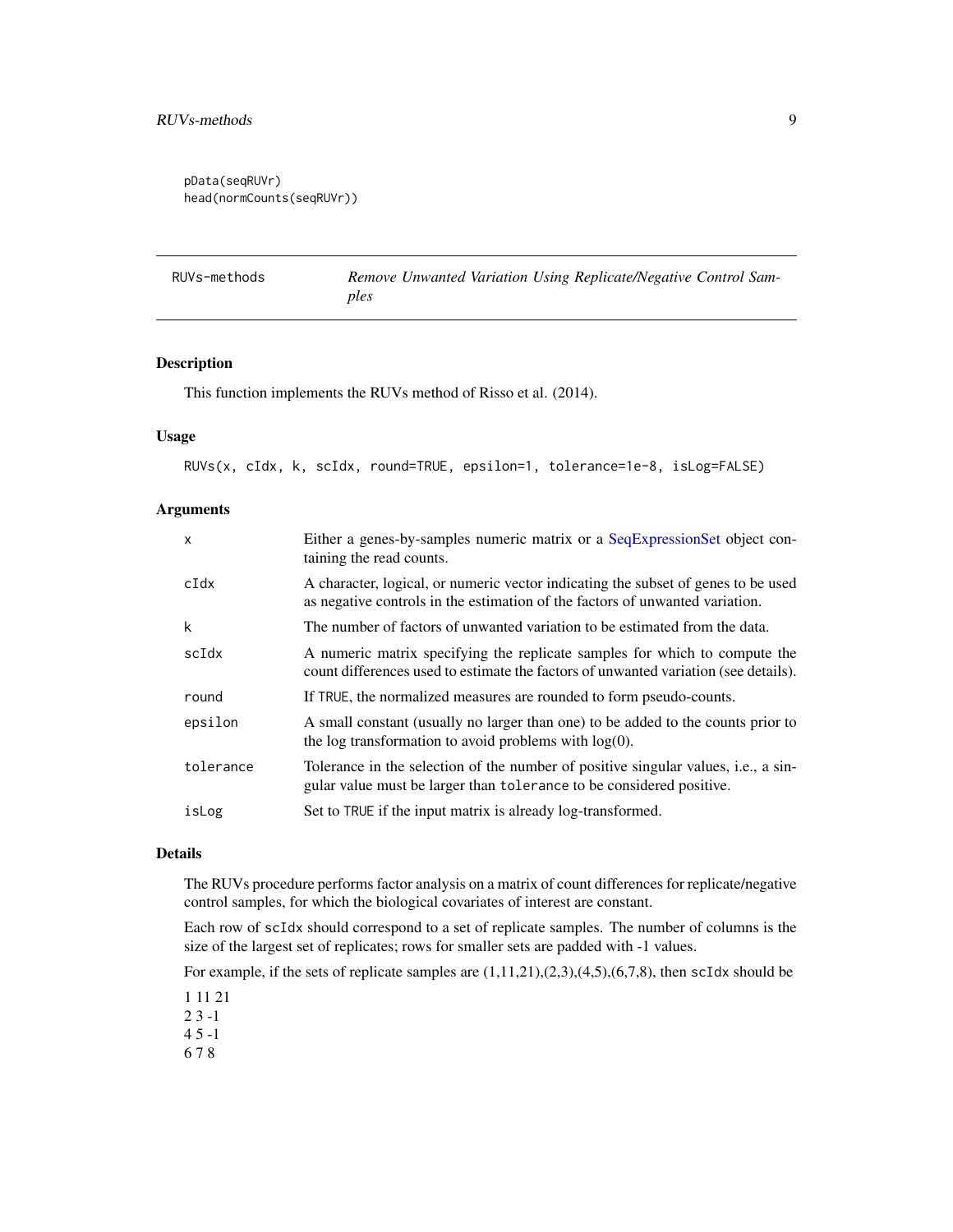#### <span id="page-9-0"></span>Methods

```
signature(x = "matrix", cIdx = "ANY", k = "numeric", scIdx = "matrix") It returns a list with
```
- A samples-by-factors matrix with the estimated factors of unwanted variation (W).
- The genes-by-samples matrix of normalized expression measures (possibly rounded) obtained by removing the factors of unwanted variation from the original read counts (normalizedCounts).

signature(x = "SeqExpressionSet", cIdx = "character", k="numeric", scIdx = "matrix") It returns a [SeqExpressionSet](#page-0-0) with

- The normalized counts in the normalizedCounts slot.
- The estimated factors of unwanted variation as additional columns of the phenoData slot.

#### Author(s)

Davide Risso (building on a previous version by Laurent Jacob).

#### References

D. Risso, J. Ngai, T. P. Speed, and S. Dudoit. Normalization of RNA-seq data using factor analysis of control genes or samples. *Nature Biotechnology*, 2014. (In press).

D. Risso, J. Ngai, T. P. Speed, and S. Dudoit. The role of spike-in standards in the normalization of RNA-Seq. In D. Nettleton and S. Datta, editors, *Statistical Analysis of Next Generation Sequence Data*. Springer, 2014. (In press).

#### See Also

[RUVg](#page-4-1), [RUVr](#page-6-1).

#### Examples

```
library(zebrafishRNASeq)
data(zfGenes)
```

```
## run on a subset of genesfor time reasons
## (real analyses should be performed on all genes)
genes <- rownames(zfGenes)[grep("^ENS", rownames(zfGenes))]
spikes <- rownames(zfGenes)[grep("^ERCC", rownames(zfGenes))]
set.seed(123)
idx <- c(sample(genes, 1000), spikes)
seq <- newSeqExpressionSet(as.matrix(zfGenes[idx,]))
```

```
# RUVs normalization
controls <- rownames(seq)
differences <- matrix(data=c(1:3, 4:6), byrow=TRUE, nrow=2)
seqRUVs <- RUVs(seq, controls, k=1, differences)
```
pData(seqRUVs) head(normCounts(seqRUVs))